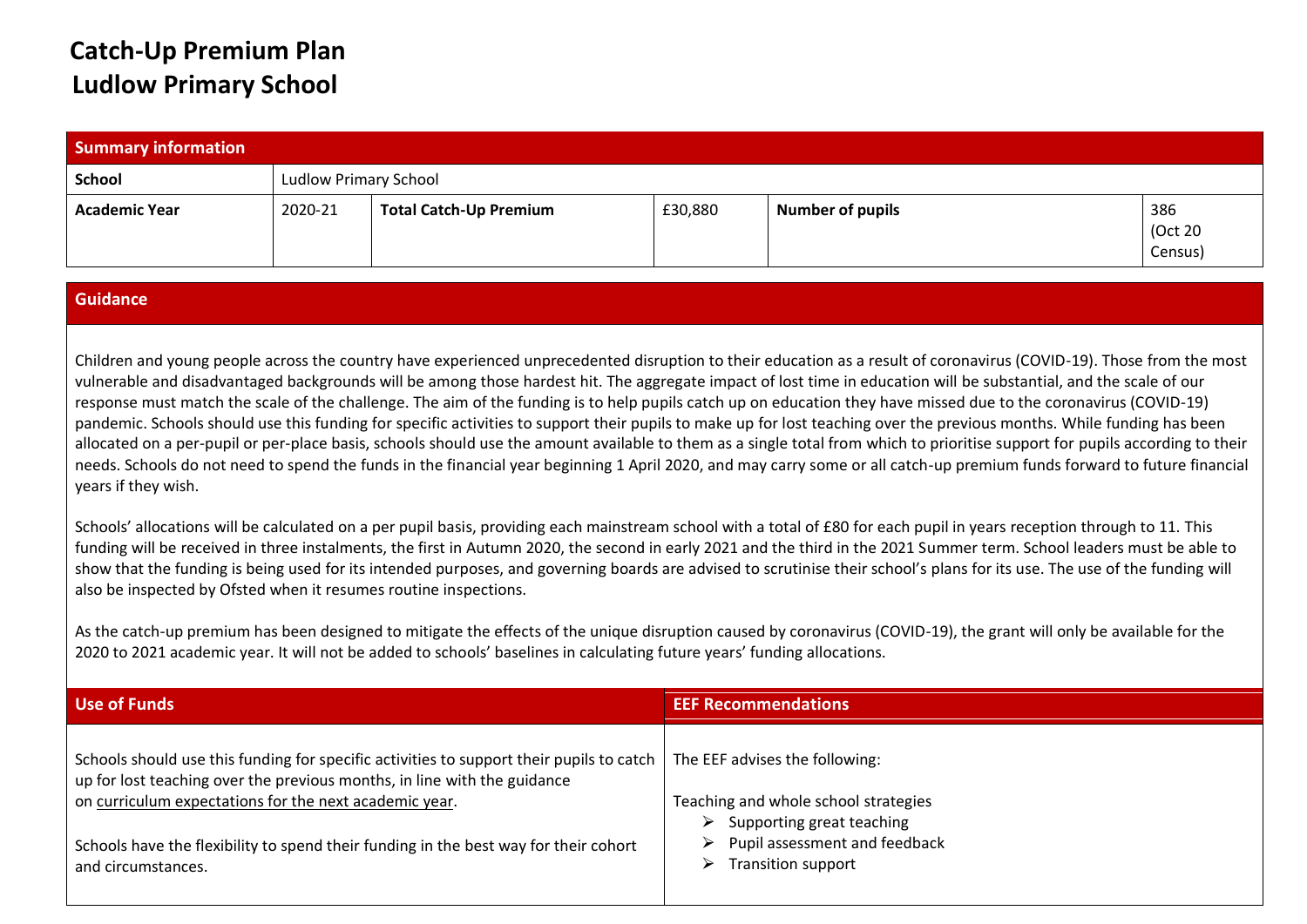| To support schools to make the best use of this funding, the Education Endowment<br>Foundation (EEF) has published a coronavirus (COVID-19) support guide for<br>schools with evidence-based approaches to catch up for all students. Schools<br>should use this document to help them direct their additional funding in the most<br>effective way. | Targeted approaches<br>One to one and small group tuition<br>Intervention programmes<br>Extended school time                       |
|------------------------------------------------------------------------------------------------------------------------------------------------------------------------------------------------------------------------------------------------------------------------------------------------------------------------------------------------------|------------------------------------------------------------------------------------------------------------------------------------|
|                                                                                                                                                                                                                                                                                                                                                      | Wider strategies<br>Supporting parent and carers<br>$\triangleright$<br>Access to technology<br>$\triangleright$<br>Summer support |

|                | <b>Identified impact of lockdown</b>                                                                                                                                                                                                                                                                                                                                                                                                                                                                     |
|----------------|----------------------------------------------------------------------------------------------------------------------------------------------------------------------------------------------------------------------------------------------------------------------------------------------------------------------------------------------------------------------------------------------------------------------------------------------------------------------------------------------------------|
| <b>Maths</b>   | Specific content has been missed, leading to gaps in learning and stalled sequencing of journeys. Children still have an appetite for maths and lockdown has<br>not affected their attitudes however they are quite simply, 'behind'.<br>Recall of basic skills has suffered - children are not able to recall addition facts, times tables and have forgotten once taught calculation strategies. This is<br>reflected in arithmetic assessments.                                                       |
| <b>Writing</b> | Children haven't necessarily missed 'units' of learning in the same way as Maths, however they have lost essential practising of writing skills. GAPs specific<br>knowledge has suffered, leading to lack of fluency in writing. Those who have maintained writing throughout lockdown are less affected, however those<br>who evidently didn't write much have had to work additionally hard on writing stamina and improving their motivation due to the lack of fluency in their<br>ability to write. |
| <b>Reading</b> | Children accessed reading during lockdown more than any other subject. This is something that was more accessible for families and required less teacher<br>input. However, children are less fluent in their reading and the gap between those children that read widely and those children who don't is now<br>increasingly wide.                                                                                                                                                                      |
| Non-core       | There are now significant gaps in knowledge - whole units of work have not been taught meaning that children are less able to access pre-requisite<br>knowledge when learning something new and they are less likely to make connections between concepts and themes throughout the curriculum. Children<br>have also missed out on the curriculum experiences e.g. trips, visitors and powerful curriculum moments.                                                                                     |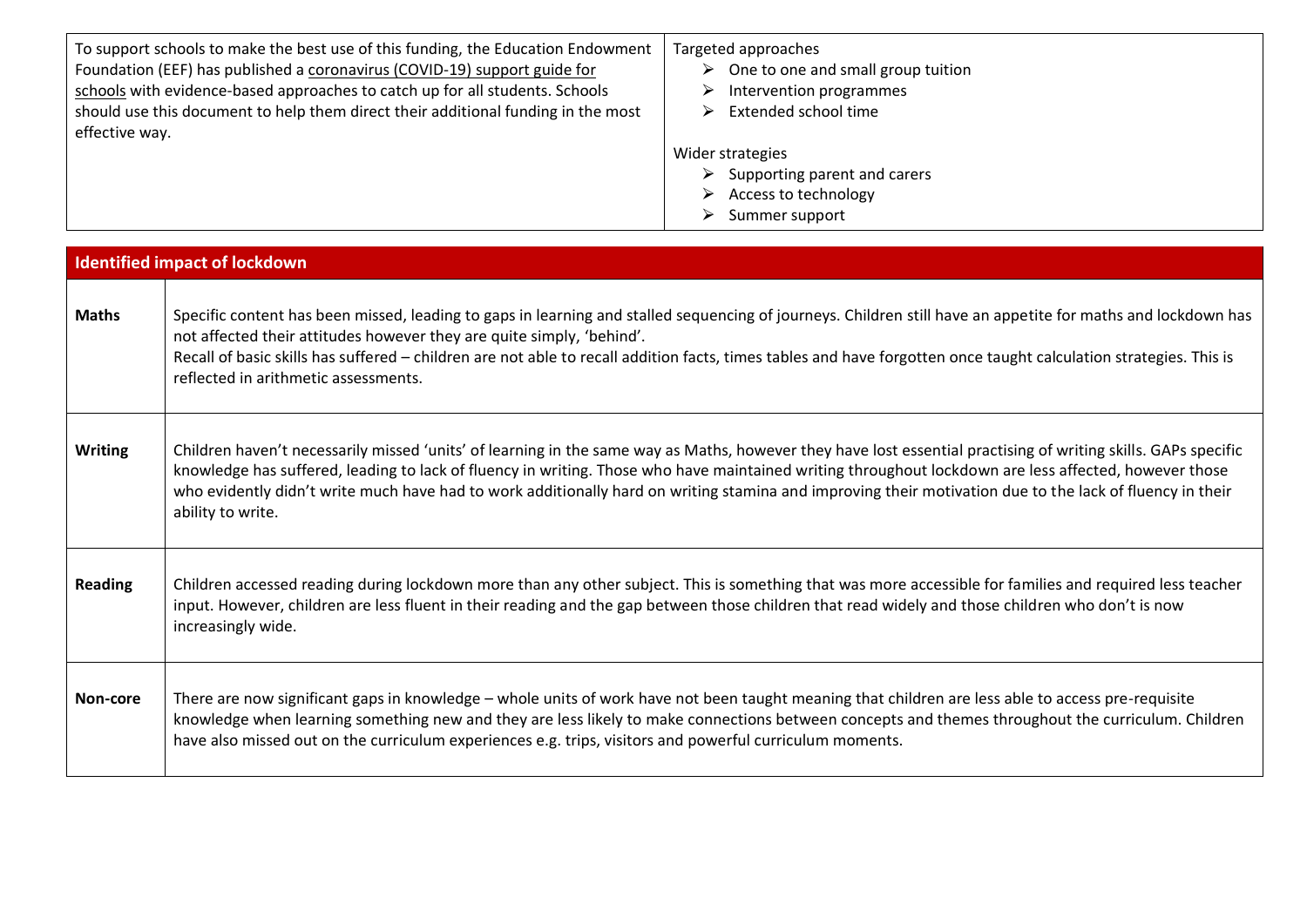**Planned expenditure -** The headings below are grouped into the categories outlined in the Education Endowment Foundation's coronavirus support guide for schools)

| <b>Supporting teaching</b><br>i.                                                                                                                                                                                                         |                                                                                                                                                                                                                                                                                                                                                                                                                                 |                        |                   |                        |
|------------------------------------------------------------------------------------------------------------------------------------------------------------------------------------------------------------------------------------------|---------------------------------------------------------------------------------------------------------------------------------------------------------------------------------------------------------------------------------------------------------------------------------------------------------------------------------------------------------------------------------------------------------------------------------|------------------------|-------------------|------------------------|
| <b>Desired outcome</b>                                                                                                                                                                                                                   | Chosen approach and anticipated cost                                                                                                                                                                                                                                                                                                                                                                                            | Impact (once reviewed) | <b>Staff lead</b> | <b>Review</b><br>date? |
| Pupil assessment and feedback<br>Staff in EYFS are able to deliver the Nuffield Education<br>Language Intervention programme in order to improve<br>and assess children's expressive oral language skills,<br>vocabulary and grammar     | Purchase 3 IPADs to allow staff to deliver the NELI<br>intervention:<br>$f1,345 + VAT$                                                                                                                                                                                                                                                                                                                                          |                        |                   |                        |
| <b>Targeted approaches</b><br>ii.                                                                                                                                                                                                        |                                                                                                                                                                                                                                                                                                                                                                                                                                 |                        |                   |                        |
| Supporting quality first teaching - Phonics<br>The learning lost via daily phonics sessions due to the<br>school closure has resulted in children having gaps in<br>their phonic knowledge. Children to have these gaps<br>addressed.    | Employ experienced Y1 practitioner (HB) to deliver<br>additional phonics (5hours per week) to children in Y1.<br>$£75 \times 36 = (£2,700)$<br>Additional trained adult (VM) to deliver sessions (4hrs<br>per week) in both Y1 &2<br>$£60 \times 36 = (£2,160)$<br>Additional intervention before school for children in Y3<br>and Y4 - 2 adults delivering 5 x 30min sessions between<br>them.<br>£37.50 $\times$ 36 = (1,350) |                        | LH/SLT            | Termly                 |
| Supporting quality first teaching - Year 6 Reading and<br><b>Maths</b><br>Children boosted in the two areas and confident to leave<br>school at the expected level in a year group that was<br>already below national expectation at KS1 | Employ experienced and proven LA staff (HK/DB) to<br>provide additional intervention after school 3 days per<br>week.<br>$2 \times$ £45 $\times$ 36 = (3,240)                                                                                                                                                                                                                                                                   |                        | KF/NC/SLT         | July 21                |
| Supporting quality first teaching - Maths<br>The gaps in learning brought about by the school<br>closure will be addressed. Those children with numerical<br>weakness or lacking confidence will be boosted.                             | <b>Employ Specialist Maths Teacher to deliver lessons both</b><br>alongside the daily learning and in addition to the daily<br>lesson of Maths. Children in Year 3-6 to be grouped and<br>timetable across 1 full day (Weds p.m. and Fri a.m.).<br>£210 per day x 36 weeks = $(7,560)$                                                                                                                                          |                        | NC/SLT            | Termly                 |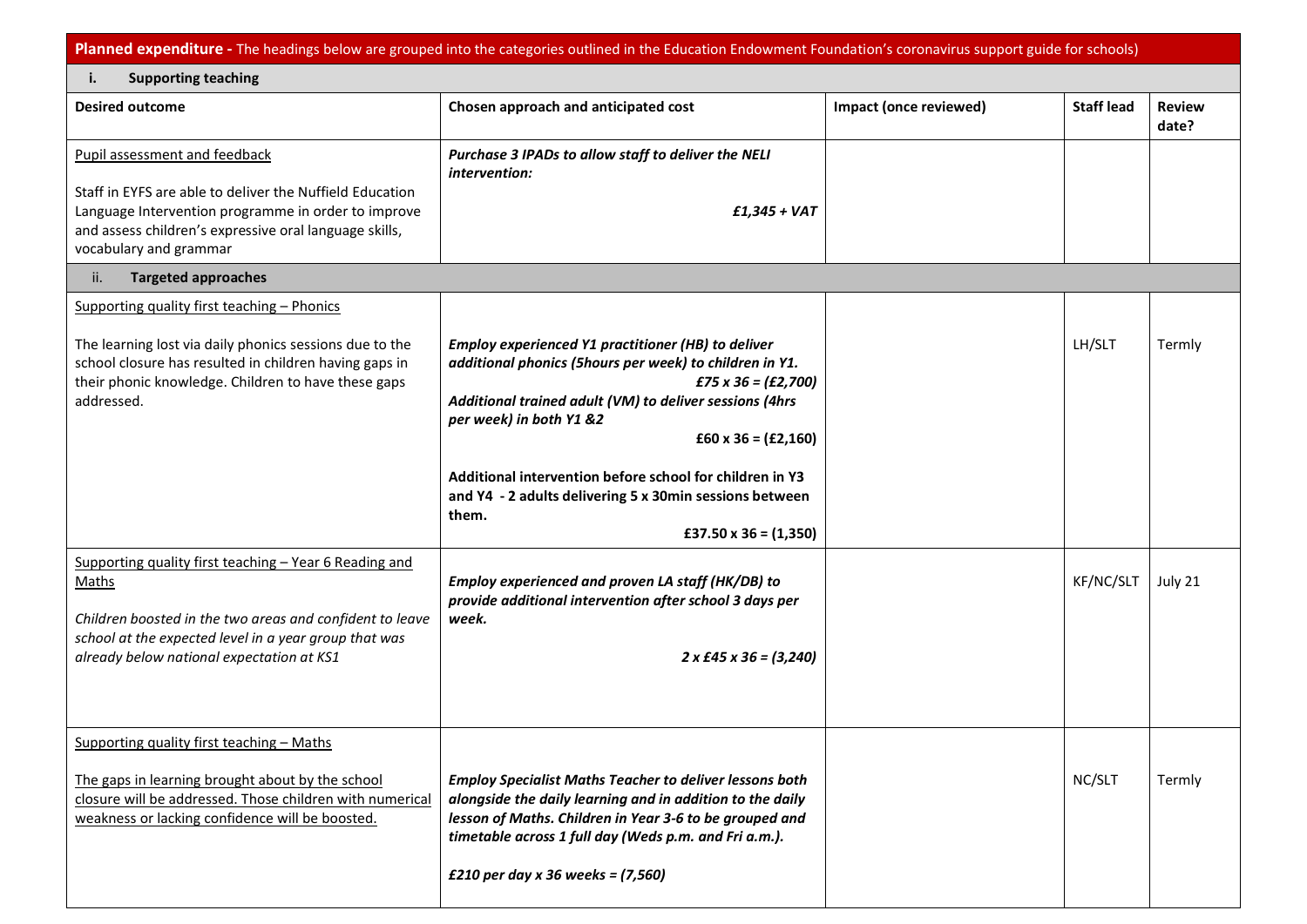| <b>Desired outcome</b>                                                                                                                                                                                                                                                                                                                                                                                     | Chosen action/approach                                                                                                                                                                                                                                                                                                                                                                                                | Impact (once reviewed)                                                                                                                          | <b>Staff lead</b> | <b>Review</b><br>date? |
|------------------------------------------------------------------------------------------------------------------------------------------------------------------------------------------------------------------------------------------------------------------------------------------------------------------------------------------------------------------------------------------------------------|-----------------------------------------------------------------------------------------------------------------------------------------------------------------------------------------------------------------------------------------------------------------------------------------------------------------------------------------------------------------------------------------------------------------------|-------------------------------------------------------------------------------------------------------------------------------------------------|-------------------|------------------------|
| 1-to-1 and small group tuition<br>Identified children in Y2 and in Y5 will have significantly<br>increased rates of reading fluency and basic fact recall.                                                                                                                                                                                                                                                 | Employ additional adult support to deliver (JT & MB)<br>13hours (10 AND 3) per week @ £14 per hour<br>$f13 \times 14 \times 36 = (6,552)$                                                                                                                                                                                                                                                                             |                                                                                                                                                 | NG/RS/JJ<br>/SLT  | Termly                 |
| SEN children able to produce independent written work                                                                                                                                                                                                                                                                                                                                                      | Purchase of CLICKER resource. £2,700                                                                                                                                                                                                                                                                                                                                                                                  |                                                                                                                                                 | SENCO/NG          |                        |
| Identified children across the primary school who have<br>difficulty in expressing ideas in written form will be able to<br>record ideas/findings and express themselves<br>independently.                                                                                                                                                                                                                 |                                                                                                                                                                                                                                                                                                                                                                                                                       |                                                                                                                                                 |                   |                        |
| iii. Wider-school strategies                                                                                                                                                                                                                                                                                                                                                                               |                                                                                                                                                                                                                                                                                                                                                                                                                       |                                                                                                                                                 |                   |                        |
| <b>Pupil Wellbeing and Mental Health</b><br>Pupils identified as being cause for concern during and after<br>school closure and the ongoing pandemic will feel less<br>anxiety and have strategies to call upon to cope if<br>necessary.<br>Children, families and staff feel a greater awareness<br>towards their well-being and that of others. They develop a<br>greater sense of emotional resilience. | Employ trained school counsellor (LB) one day per<br>fortnight to act upon concerns raised by the school<br>wellbeing team.<br>£125 x 19 = $(2,375)$<br>Purchase Navigate resource from<br>IMAGINEFORSCHOOLS for delivery to children pre and<br>post lockdown in March/April<br>£170<br>Purchase Navigate for Staff from<br>IMAGINEFORSCHOOLS for remote Twilight delivery to<br>support and teaching staff.<br>£395 |                                                                                                                                                 | <b>SLT</b>        | July 21                |
| Improvement of spelling (whole school)<br>With another enforced closure there are concerns that the<br>previously identified weaknesses in spelling across the<br>school would become worse. Children need to have<br>opportunity to practise key spelling in line with curriculum                                                                                                                         | Trial and purchase whole school spelling app SPELLING<br>SHED.<br>Approx. 85p per user per year.<br>Spring 21 Census 382 pupils on roll = £325                                                                                                                                                                                                                                                                        | Not purchased due to concerns<br>over delivery constraints for staff in<br>summer term leading to limited<br>effectiveness of resource. Best to | MH                |                        |